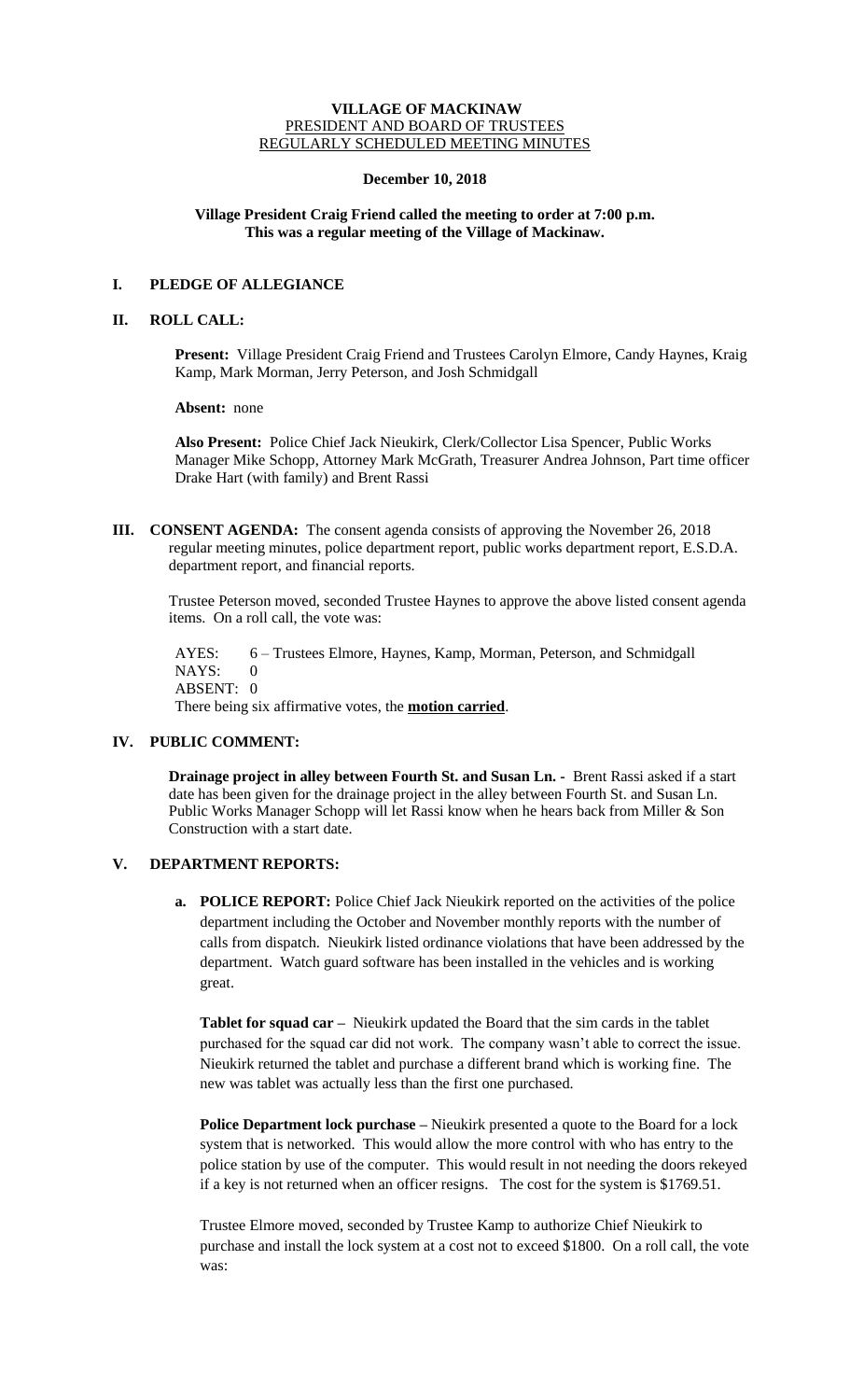AYES: 6 – Trustees Elmore, Haynes, Kamp, Morman, Peterson, and Schmidgall NAYS: 0 ABSENT: 0

There being six affirmative votes, the **motion carried**.

**Part Time Officer Drake Hart –** Chief Nieukirk introduced to the Board the newly hired part time officer Drake Hart. Hart started the beginning of December and will begin ride along training with Chief Nieukirk on after Christmas. Hart introduced his family to the Board and thanked them for the opportunity to work for the Village of Mackinaw. It was the consensus of the Board that Hart's starting hourly wage will be \$16.00 per hour and will receive a .50 increase after a training period determined by Chief Nieukirk.

**b. PUBLIC WORKS REPORT:** Public Works Manager Schopp reported on the activities of the department. The department is currently attending a course at Mug A Bug to receive 3 year pest control applicator's licenses.

**Purchase of a lime solution mix tank –** Due to the current lime solution mix tank corroding, it is in need of replacement. A stainless steel 35 gallon mix tank will cost \$3,510.94.

Trustee Morman moved, seconded by Trustee Kamp to use funds from the water fund to purchase a new stainless steel lime solution mix tank at a cost of \$3,510.94. Public Works will install the tank. On a roll call, the vote was:

AYES: 6 – Trustees Elmore, Haynes, Kamp, Morman, Peterson, and Schmidgall NAYS: 0 ABSENT: 0

There being six affirmative votes, the **motion carried**.

# **c. TREASURER'S REPORT**

**Recurring and Non-Recurring Bills --** Trustee Peterson moved, seconded Trustee Haynes to approve the recurring and non-recurring bills. On a roll call, the vote was:

AYES: 6 – Trustees Elmore, Haynes, Kamp, Morman, Peterson, and Schmidgall NAYS: 0 ABSENT: 0

There being six affirmative votes, the **motion carried**.

#### **VI. PRESIDENT'S REPORT:**

**Appraisal for the sale of real estate owned by the Village of Mackinaw 305 E Franklin St. parcel #13-13-17-166-002 –** This item was tabled.

**Kaspersky Renewal for security and anti-virus software –** President Friend requested Board approval with regards to renewing the Kaspersky security and anti-virus software. 3 years for 20 users would be \$700.

Trustee Morman moved, seconded by Trustee Kamp to authorize the renewal of Kaspersky security and anti-virus software for 3 years at a cost of \$700. On a roll call, the vote was:

AYES: 6 – Trustees Elmore, Haynes, Kamp, Morman, Peterson, and Schmidgall NAYS: 0 ABSENT: 0

There being six affirmative votes, the **motion carried**.

**Approve 2019 schedule of regular Village Board of Trustees meetings as stated in the Open Meetings Act -** Trustee Morman moved, seconded by Trustee Kamp to approve the 2019 schedule of regular Village Board of Trustees meetings. Meetings are held on the second and fourth Mondays of every month at 7:00 p.m. at the Mackinaw Municipal Building located at 100 E Fast Ave. Mackinaw. On a roll call, the vote was: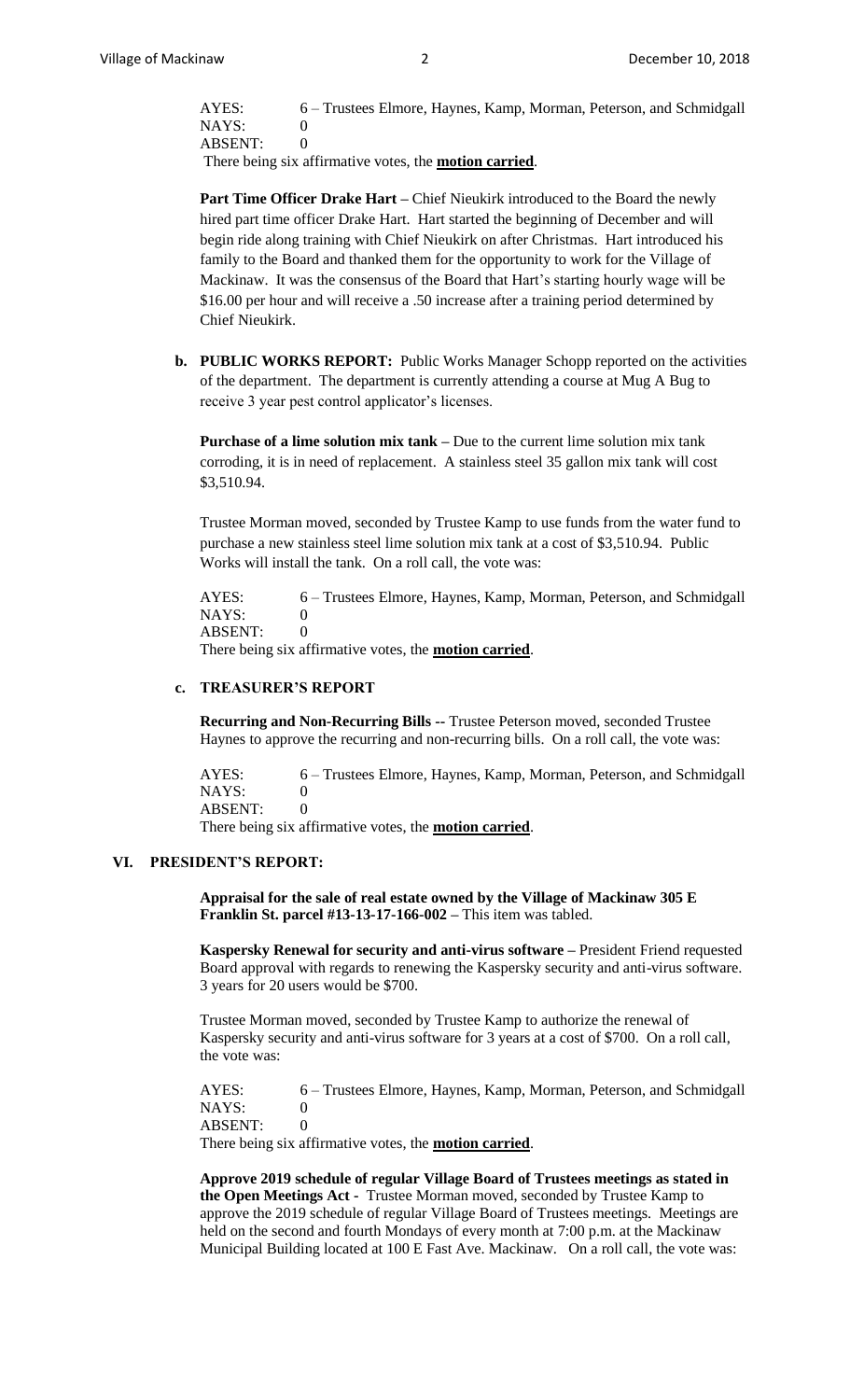| AYES:   | 6 – Trustees Elmore, Haynes, Kamp, Morman, Peterson, and Schmidgall |
|---------|---------------------------------------------------------------------|
| NAYS:   |                                                                     |
| ABSENT: |                                                                     |
|         |                                                                     |

There being six affirmative votes, the **motion carried**.

# **VII. LOCAL LIQUOR CONTROL COMMISSIONER'S REPORT:**

**Ordinance #976 to amend liquor code with regards to lowering the age permitted to sell alcohol –** The Board was informed of a request from Casey's to lower the age permitted to sell packaged alcohol.Local Liquor Control Commissioner Friend presented the Board with drafts of two ordinances to lower the age permitted to sell packaged alcohol. The first stated holders of a Class B retail liquor dealer's license may employ 20 year old persons to sell packaged alcohol. The second stated holders of a Class B retail liquor dealer's license may employ 18, 19, and 20 years old persons to sell packaged alcohol. The Local Liquor Control Commission is recommending the first ordinance draft to be adopted and added to the liquor code. After discussion the Board decided to consider the option to employee 20 year old persons to sell packaged alcohol.

Trustee Morman moved, seconded by Trustee Kamp to adopt ordinance #976 to provide amendments to chapter 113: Alcoholic beverage and liquor control relating to employees. Holders of a Class B retail liquor dealer's license may employ 20 year old persons to sell package alcoholic liquor to patrons if all the following conditions are met:

- 1. The primary duties of the 20 year older person are cash registers duties;
- 2.The sale of alcoholic liquor is incidental to the sale of fuel, for or other retail items patrons;
- 3.The licensed premise is, at all times under the control of either the licensee or an adult agent or employee of the licensee. To be in control of the premise, an adult possessing those responsibilities and duties normally associated with manager must be present on the premise.

On a roll call vote, the vote was:

AYES: 5 – Trustees Haynes, Kamp, Morman, Peterson, and Schmidgall NAYS:  $1 - \text{Trustee Elmore}$ ABSENT: 0 There being five affirmative votes, the **motion carried**.

#### **VIII. TRUSTEES' REPORT:**

**New Pavilion in Veterans Park –** This item was tabled. The idea was to have a pavilion alongside of the building but it was discovered that the plans will need to be altered due to the service line to the building being in the area.

**102 E. Madison St. 3D drawing to assist with possibly adding a basketball court and sprinkler park to the empty lot** – This item was tabled.

# **IX. ATTORNEY'S REPORT:**

#### **Approve Wayne Litwiller Excavating Inc. proposal for demolition of 512 E.**

**Madison St. –** In the case against the property owner of 512 E Madison St. to determine the property dangerous and unsafe. The court determined that the structure is danger and unsafe and granted the Village permission to demolish. Attorney McGrath presented an estimate for home demolition at 512 E Madison St. from Wayne Litwiller Excavating, Inc. in the amount of \$13,500.00.

Trustee Schmidgall moved, seconded by Trustee Haynes to authorize Wayne Litwiller Excavating, Inc. to demolish the structure at 512 E Madison St. for the amount of \$13,500.00 Public Works Manger will contact Litwiller with regards to the roads during thaw season. On a roll call, the vote was:

| AYES:   | 5 – Trustees Haynes, Kamp, Morman, Peterson, and Schmidgall     |
|---------|-----------------------------------------------------------------|
| NAYS: \ | 1 – Trustee Elmore                                              |
| ABSENT: |                                                                 |
|         | There being five affirmative votes, the <b>motion carried</b> . |